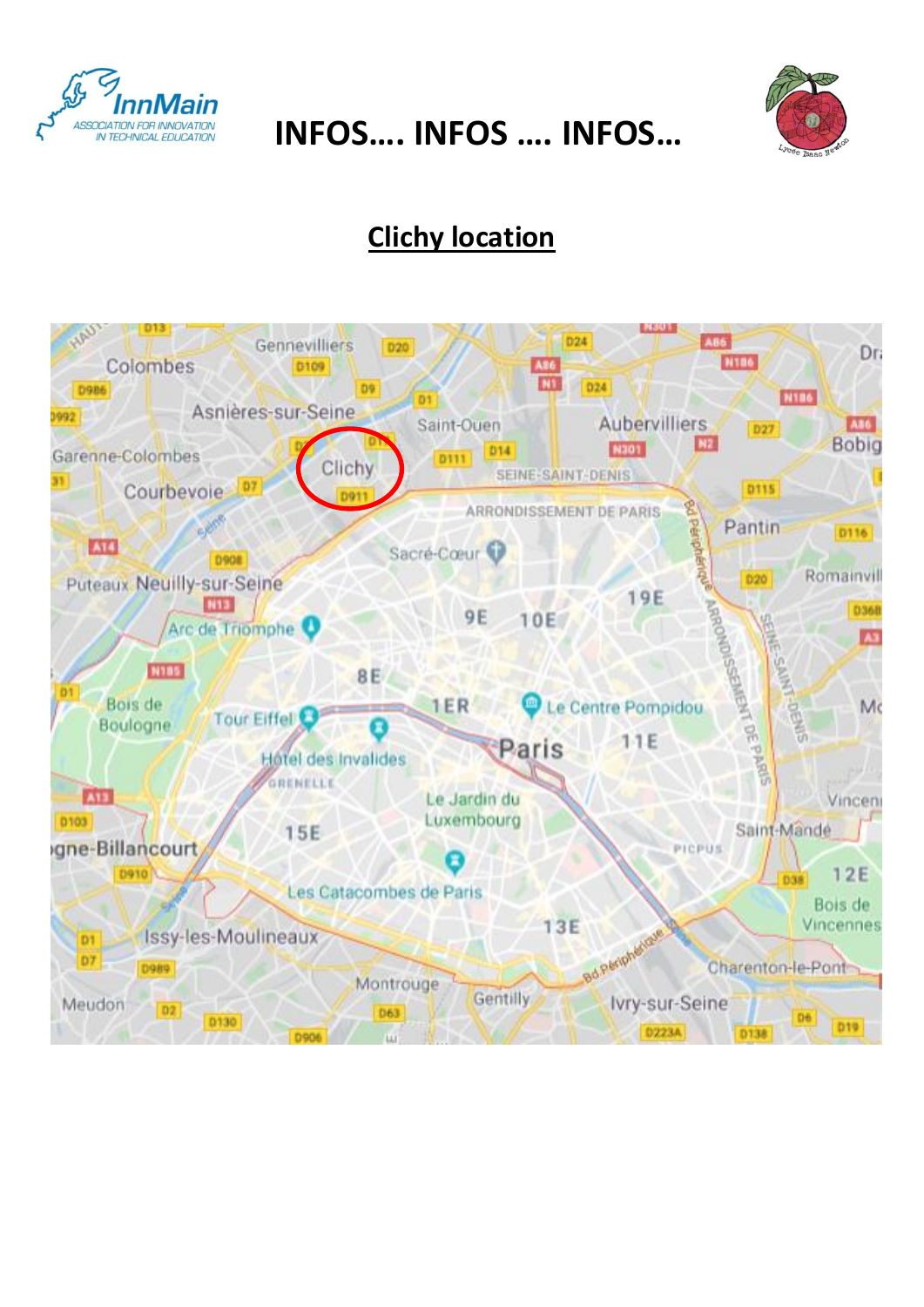#### **How to reach Clichy from the airport**

#### **1/ From ROISSY CHARLES GAULLE**

- **RER B Gare du NORD ( direction St Rémy lès chevreuse )**
- **M2 : Gare du Nord ( la chapelle ) Porte de Clichy ( Direction porte dauphine )**
- **M13 : Porte de Clichy Mairie de Clichy ( Direction Les courtilles – Asnières Gennevilliers )**
- **10 mn by foot to the hotel**

**COST 10€ around 1 hour**

**Or Taxi , Uber around 50€**

#### **1/ From ORLY**

- **ORLY VAL Antony**
- RER B Antony → Chatelet les halles ( Direction Roissy **Charles de Gaulle )**
- **M14 : Chatelet Gare Saint Lazare ( direction St Lazare)**
- **M13 : St Lazare Mairie de Clichy**
- **10 mn by foot to the hotel**

**COST 10€ around 1 hour**

**Or Taxi , Uber around 50€**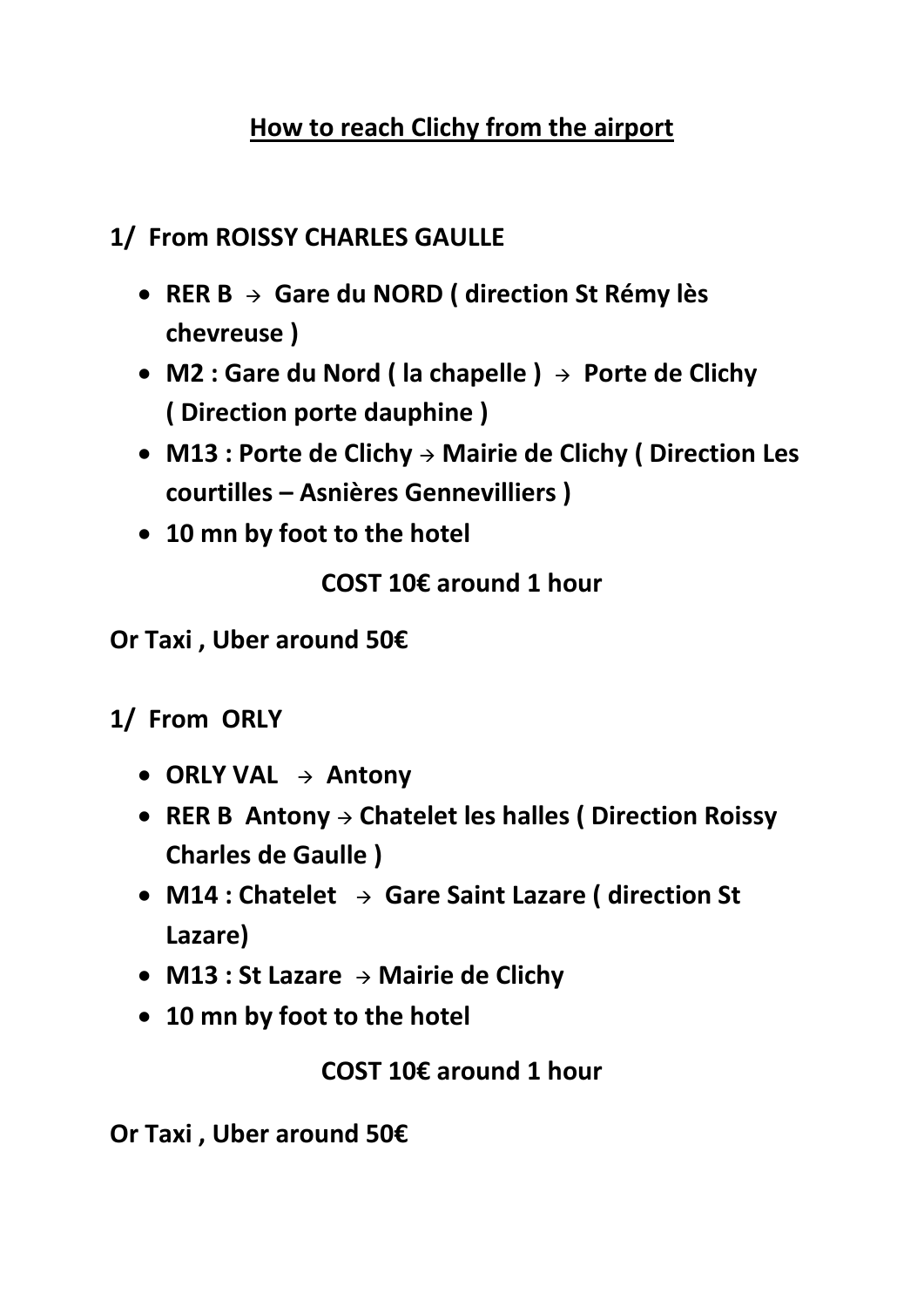#### **Lycée , Hotel , Subway locations**

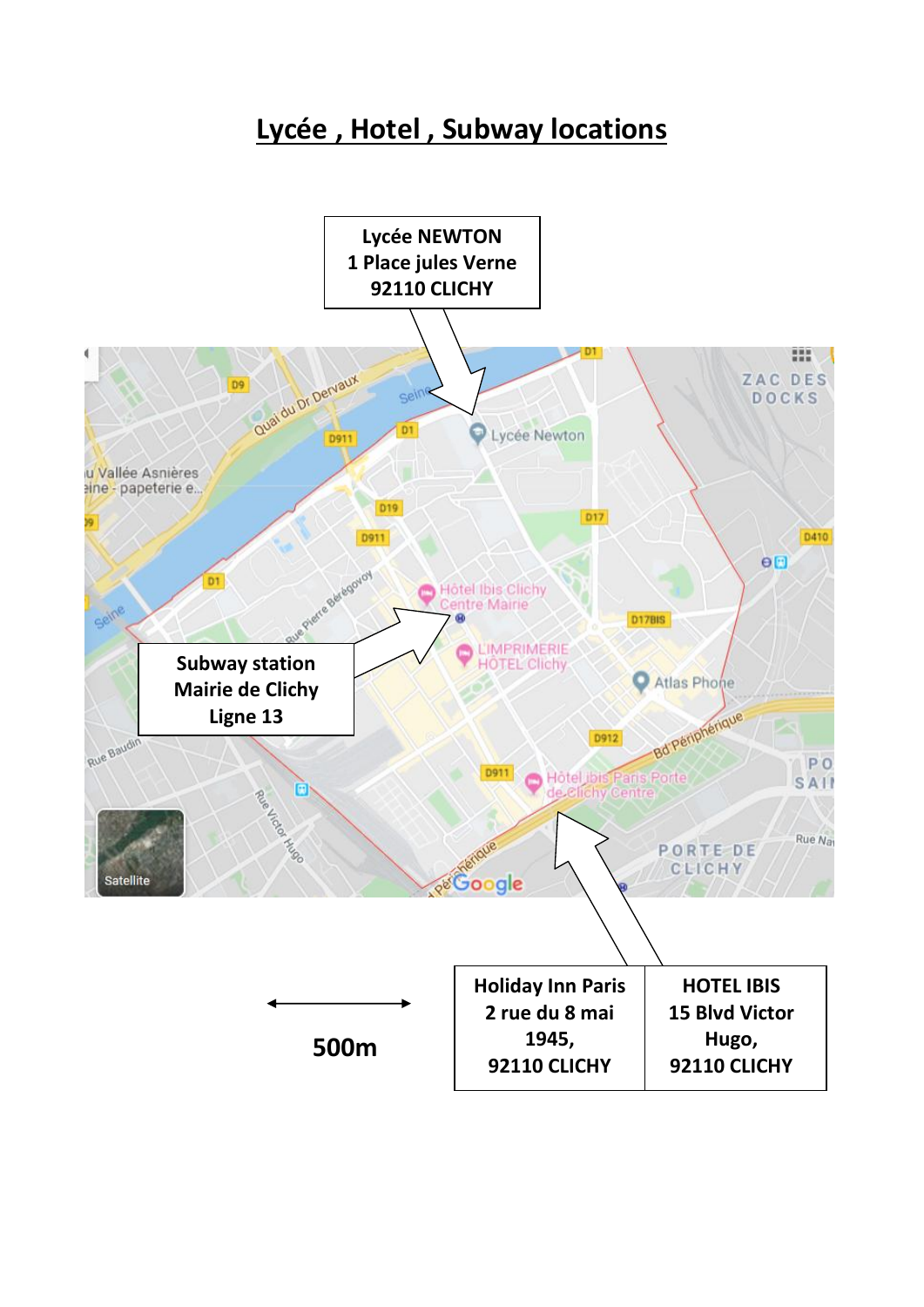#### **COSTS OF THE MEETING**

- **A) Lunch in the school restaurant: 7 €**
- **B) Other lunches and dinners: it depends on the choice of everyone.**

**Restaurant LE PETIT POUCET ( 3km from the Lycée ) 4 Rond point Claude Monet, 92300 Levallois-Perret**

**C) Transports during the meeting: Because Clichy is next to Paris , transports could be , bus, metro, railway . One travel is one ticket = 1.70€**

**At the moment you can put aside 20€ per person to go to Château de Versailles, Euro Disney**